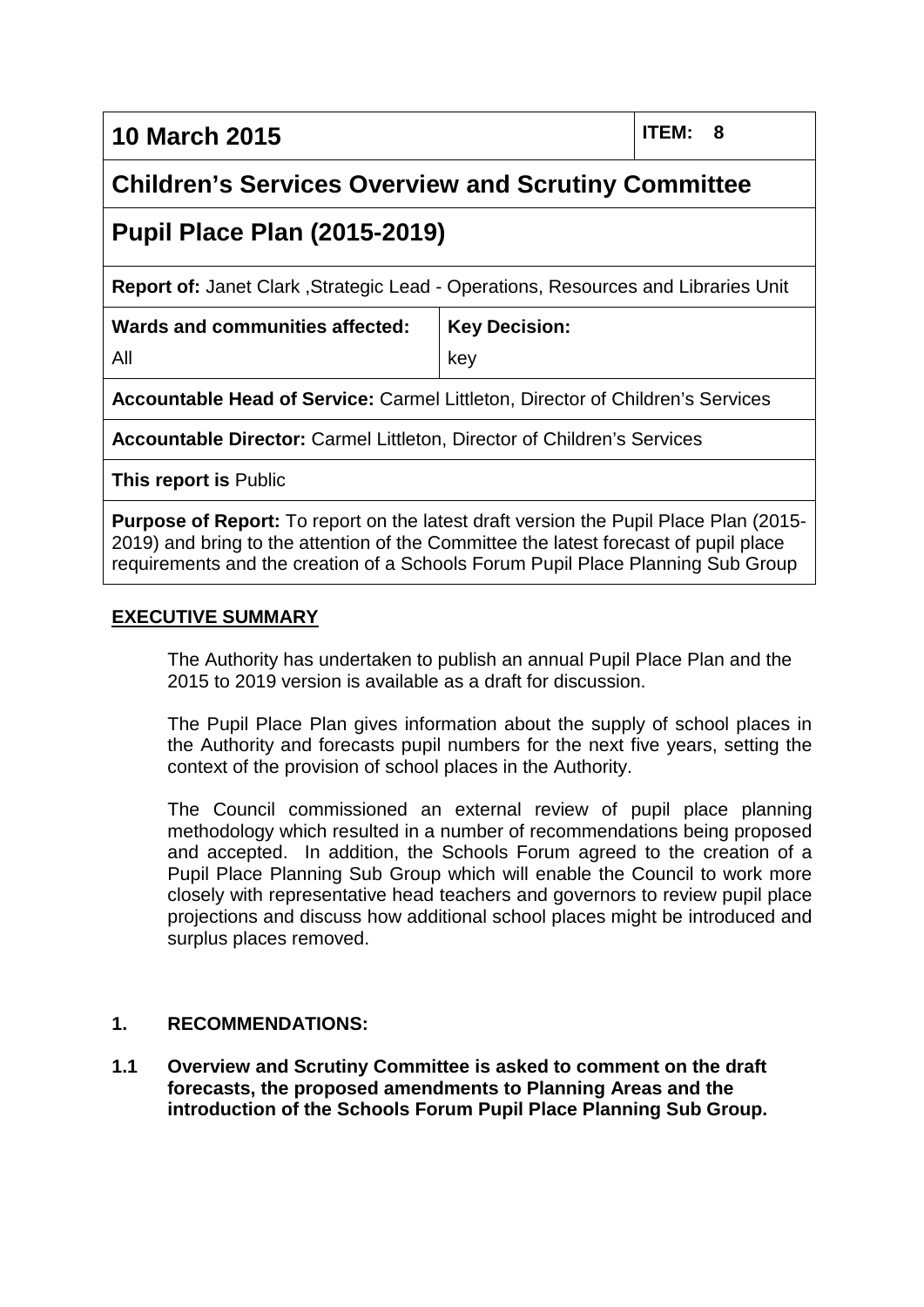### **2. INTRODUCTION AND BACKGROUND:**

- 2.1 Thurrock has a statutory duty to provide a school place for every child living in its area of responsibility, who is of school age and whose parents want their child educated in the state funded sector.
- 2.2 To aid meeting this statutory duty, the Authority undertook to publish an annual Pupil Place Plan. This document is of use to many interested parties including potential school sponsors and developers of new dwellings.
- 2.3 As population demographics are dynamic, it is necessary to continually review and update pupil place forecasts. Pupil place requirements are reviewed several times during the year and an annual report is published with the latest forecasts.
- 2.4 The latest draft Pupil Place Plan for the period 2015 to 2019 is attached for comment. The external review of Pupil Place Planning methodology commissioned by the Council resulted in the format of the Plan changing to make it more accessible to lay readers. The Pupil Place Plan gives information about the supply of school places in the Authority and forecasts pupil numbers for the next five years, with information on the changing context within which planning takes place.

# **3. External Review and Recommendations**

3.1 The Council commissioned an external review of pupil place planning methodology in 2014 to ensure that the processes involved were sufficiently robust and thorough. The report produced concluded that Thurrock's processes were generally robust.

However, the report highlighted that the context within which the Council is required to plan school places is becoming increasingly complex. There has been a proliferation of admissions authorities with the ability to increase their pupil numbers without consultation within proscribed limits. The Council is not permitted to open a new school without a competition and the presumption is in favour of Free Schools which take on average 4 years to bring to fruition. It is theoretically possible that the Council would have a statutory obligation to provide additional pupil places and, if no academies or Free Schools wished to add or open places, have no means of delivering its legal obligation.

The Borough has experienced a steep increase in the birth rate together with a more mobile population. During the last few years the Council has experienced a significant increase in the number of in year applications from families moving into the Borough. The unprecedented number of applications for places in all year groups made during the academic year from families unknown to the Borough is very difficult to manage. Many of these families are arriving in Thurrock from London and abroad.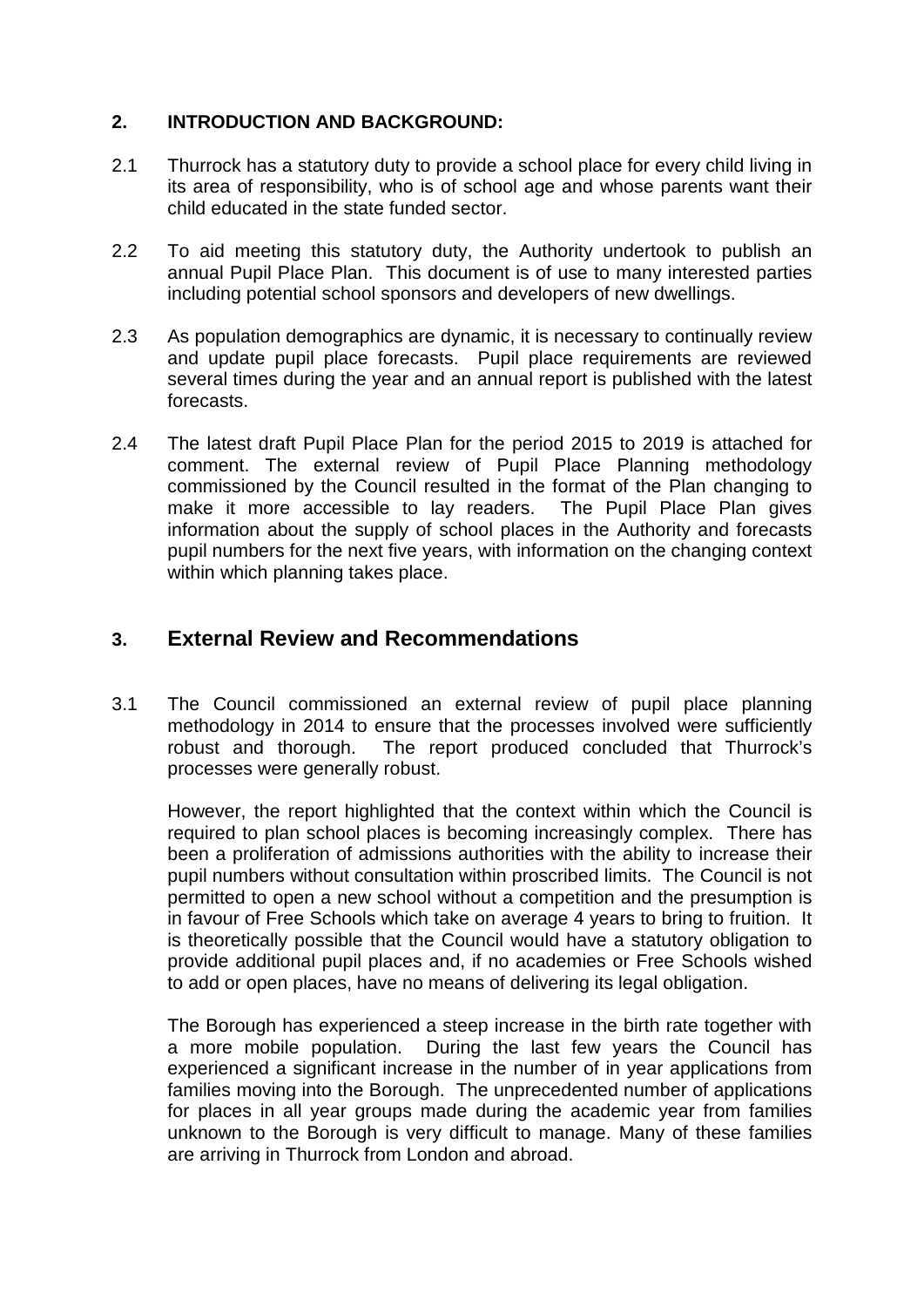The review report pointed out that the birth data on which the projections are based is geographically based ie demand from an area. However the use of catchment areas has the effect of turning the forecast into demand for individual schools. This can distort geographical demand.

The Council is currently considering whether it would be advantageous to move away from the "demand for" model as more Thurrock schools do not use catchment areas as part of their oversubscription criteria.

The external review recommended a reduction in the number of planning areas to 5 for primary phase places and three for secondary phase places. Larger planning areas provide more flexibility. The proposed pupil place planning areas are included in the document in appendix 1.

3.3 The new primary phase planning areas are as follows and the schools which fall within them are listed below.

| <b>Aveley, Ockendon and Purfleet</b>               |
|----------------------------------------------------|
| Aveley, Benyon, Bonnygate, Dilkes, Holy Cross,     |
| Kenningtons, Purfleet, Shaw, Somers Heath          |
| Grays                                              |
| Belmont Castle, Deneholm,                          |
| Harris Chafford Hundred, Harris Mayflower, Little  |
| Thurrock, Quarry Hill, St Thomas', Stifford Clays, |
| Thameside, Tudor Court, Warren, West Thurrock      |
| <b>Tilbury</b>                                     |
| Chadwell St Mary, East Tilbury, Gateway,           |
| Herringham, Lansdowne, St Mary's, Tilbury Pioneer, |
| Woodside                                           |
| <b>Corringham and Stanford-le-Hope</b>             |
| Abbots Hall, Arthus Bugler, Corringham, Giffards,  |
| Graham James, St Joseph's, Stanford Le Hope        |
| <b>Rural Area</b>                                  |
| Bulphan, Horndon on the Hill, Orsett               |

3.4 The secondary planning areas have been reduced to three and the schools which fall within the new planning areas are listed below:

| West                                              |
|---------------------------------------------------|
| Ockendon, Ormiston Park                           |
| <b>Central</b>                                    |
| William Edwards School, Hathaway, Harris Chafford |
| Hundred, Harris Free School, Grays Convent,       |
| Gateway                                           |
| East                                              |
| Gable Hall, Hassenbrook, St Cleres                |

3.5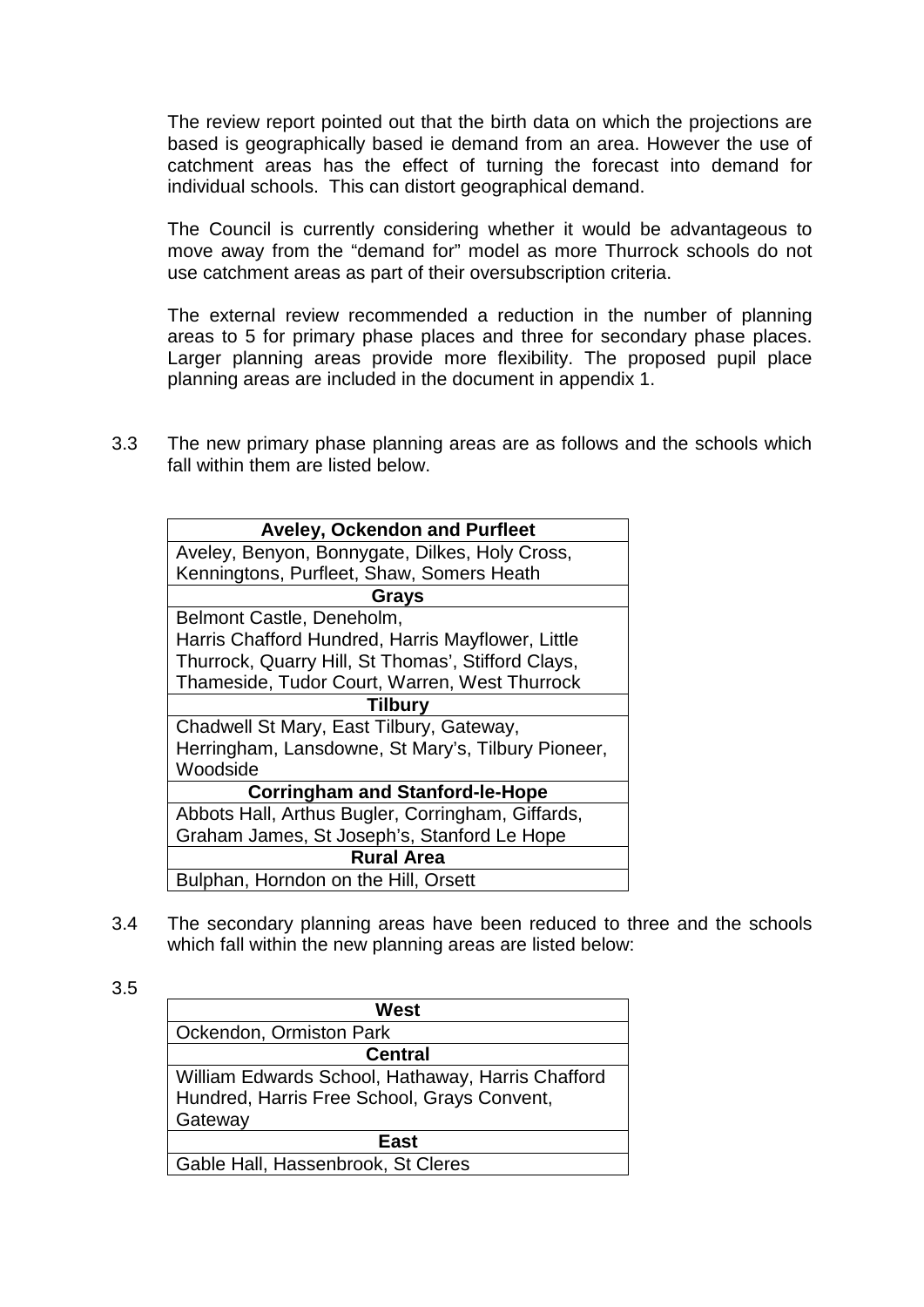- 3.6 The Harris Federation Free School will open in September 2015 with 120 places in temporary accommodation on the site of the existing Harris Academy. The location of the permanent site for the school is not known at this time however, the Council is advised that the Harris Free School will open in temporary accommodation on the site of the existing Harris Chafford Hundred School. Until the permanent site is confirmed the new Free school has been located within the Central planning area.
- 3.7 The Council has acted on information from the DfE and advertised 120 places at the new secondary Free School in the School Admissions brochure for September 2015. Many applications have been received and thus far the new Free School has accepted 90 of the applications. However, it appears that the EFA has not yet secured a site for this school which is normally essential to achieving Funding Approval and therefore permission to open the school. The short time remaining for the Free School to achieve final approval is a matter of concern.
- 3.8 The primary phase forecasts in the 5 year plan are calculated on the basis of known data regarding live births in Thurrock, the number of children already on roll in schools and the anticipated child yield from proposed housing developments in the planning system. However, our experience over the last three years of the scale of demand from families arriving in the Borough throughout the academic year has resulted in the addition of a 7% contingency. Already in the 2014/5 academic year a further 2.7% of the total school population has arrived in the Thurrock from elsewhere. By the end of the academic year in July 2015 that figure is likely to be closer to 5%.
- 3.9 There is currently surplus capacity in the secondary phase and therefore the projections are based on known data of how many children there are in Thurrock schools and historic patterns of transfer. No additional contingency has been added for secondary places. We anticipate that the surplus capacity in some secondary schools will be required as the increased primary population moves through the system. The number of children the Borough retains between Year 6 and Year 7 is also likely to increase as neighbouring Boroughs schools fill up with their own increased primary population due to the general rise in the birth rate. The need for secondary places will also be closely monitored to determine the changing impact of inward migration.
- 3.10 With the arrival of so many families we have experienced the need to open bulge classes in this academic year, in year groups other than Reception and Year 7, and the report details those areas where classes have been placed. The scale of inward migration is difficult to manage as we cannot know before they apply how many children need to be accommodated in which year groups. The situation is under constant review.
- 3.11 As part of the Council's drive to ensure a strategic and proactive approach to pupil place planning, the Schools Forum was asked to consider the creation of a Pupil Place Planning Sub Group to be made up of representative head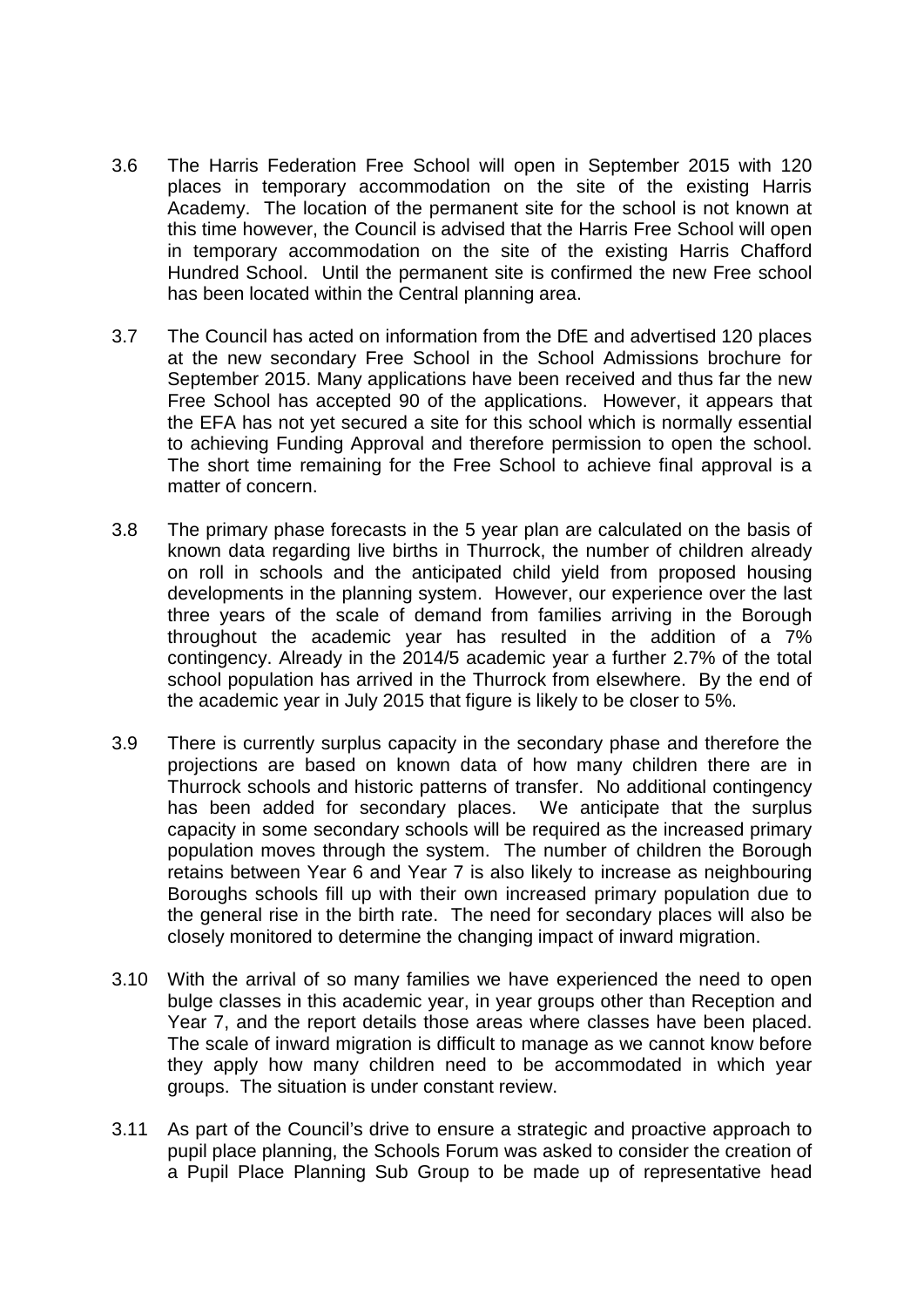teachers and governor representatives. A consultation document was sent to all head teachers and chairs of governors inviting their views on the proposed new group. The responses received were positive.

3.12 The new sub group will enable a small number of committed head teachers and governor representatives to study the forecasts in detail and consider how fluctuations in pupil numbers might be dealt with in advance of the changes taking place. This will enable the schools to be closely involved in the process and bring their detailed local knowledge to the table. The new Sub Group will meet for the first time in the Spring of 2015.

### **4. REASONS FOR RECOMMENDATION:**

4.1 Section 14(1) of the Education Act 1996 places a legal duty on local authorities to secure sufficient primary and secondary school places for children in their area.

### **5. CONSULTATION (including Overview and Scrutiny, if applicable)**

5.1 Head Teachers and Chairs of Governors were consulted on the working and membership of the new Schools Forum Sub Group. The consultation period ran for 6 weeks and closed on 14<sup>th</sup> November 2014. The finished Pupil Place Plan will be sent to maintained schools, Academies and the Free school for consultation.

#### **6. IMPACT ON CORPORATE POLICIES, PRIORITIES, PERFORMANCE AND COMMUNITY IMPACT**

6.1 The issues in this paper support one of the five strategic priorities in the vision of the Authority: *To create a great place for learning and opportunity* - by supporting families to give children the best possible start in life; and raising levels of aspirations and attainment so that local residents can take advantage of job opportunities in the local area.

#### **7. IMPLICATIONS**

#### 7.1 **Financial**

Implications verified by: **Kay Goodacre, Finance Officer**

School places are funded through allocations of the Dedicated Schools Grant, which is linked to the number of pupils within school, although it is lagged by one year, so significant growth can put some short term pressure on School Budgets.

The Capital costs of providing the infrastructure to provide more School places are generally funded through Basic Needs Capital Grants, although there is continual pressure on these costs and in some cases there could be